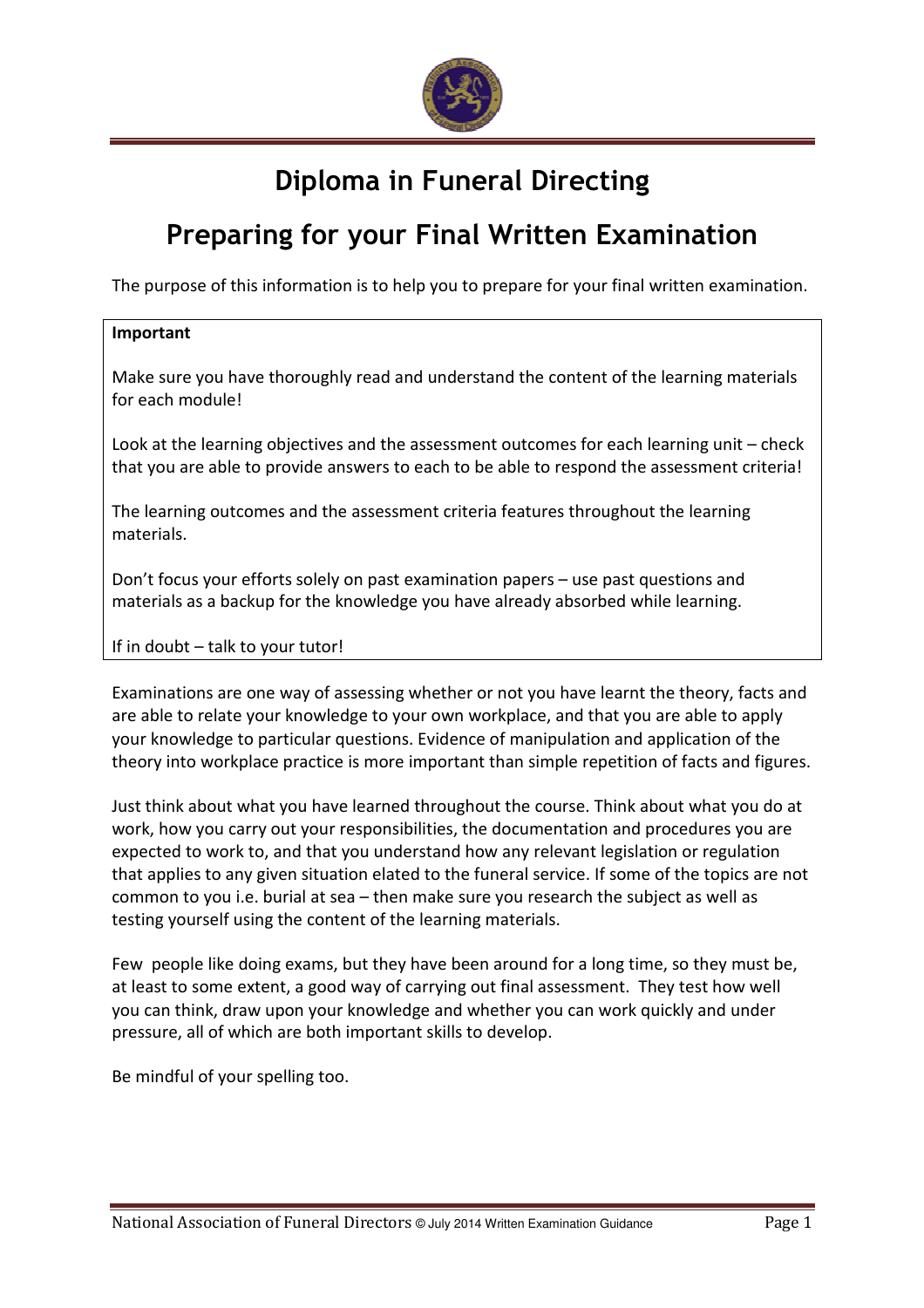

#### Preparation

The best preparation for the written exam is to attend all your face to face workshops with your tutor (where reasonably practical), do all your coursework conscientiously and use the student learning resources for each Module stored on Moodle.

#### Have self-belief in your capabilities.

Difficulties arise when you have not worked hard enough during the year and then try to "revise" (i.e. learn your course materials in a few days or weeks at the end of the course.

Make sure that you do any revision over a long period of time and effectively; you can't afford to waste time!

#### The NAFD and your tutor want you to do well.

Listen carefully to the guidance given to you by your tutor.

#### Make sure you are clear you understand all assessment procedures.

Find out as much as you can about the format of the exam, either by checking with your tutor or by looking at examples (where applicable) of exam questions contained in the student learning materials.

#### Frequently Asked Questions

- How long is the exam? Answer 2 1/2 hours in duration.
- How many questions have to be answered? There will be a series of questions per module.
- What type of questions is asked? Some questions ask you to 'explain', 'expand', 'describe, others will ask you to 'identify' or 'list'.
- How much choice do you have? All questions must be answered
- Do some questions carry more marks than others? Yes. However, the total number of marks that can be achieved per module is 25. There are five modules in total.
- What are the regulations on taking materials into the exam? Please read the Dip FD Examination Regulations which can be found on Moodle.

#### Get together with other students in your group either face to face, online or by using conference calling to discuss possible topics, questions and answers.

Don't stay up late revising the night before the exam. If you don't know it by then, you probably never will.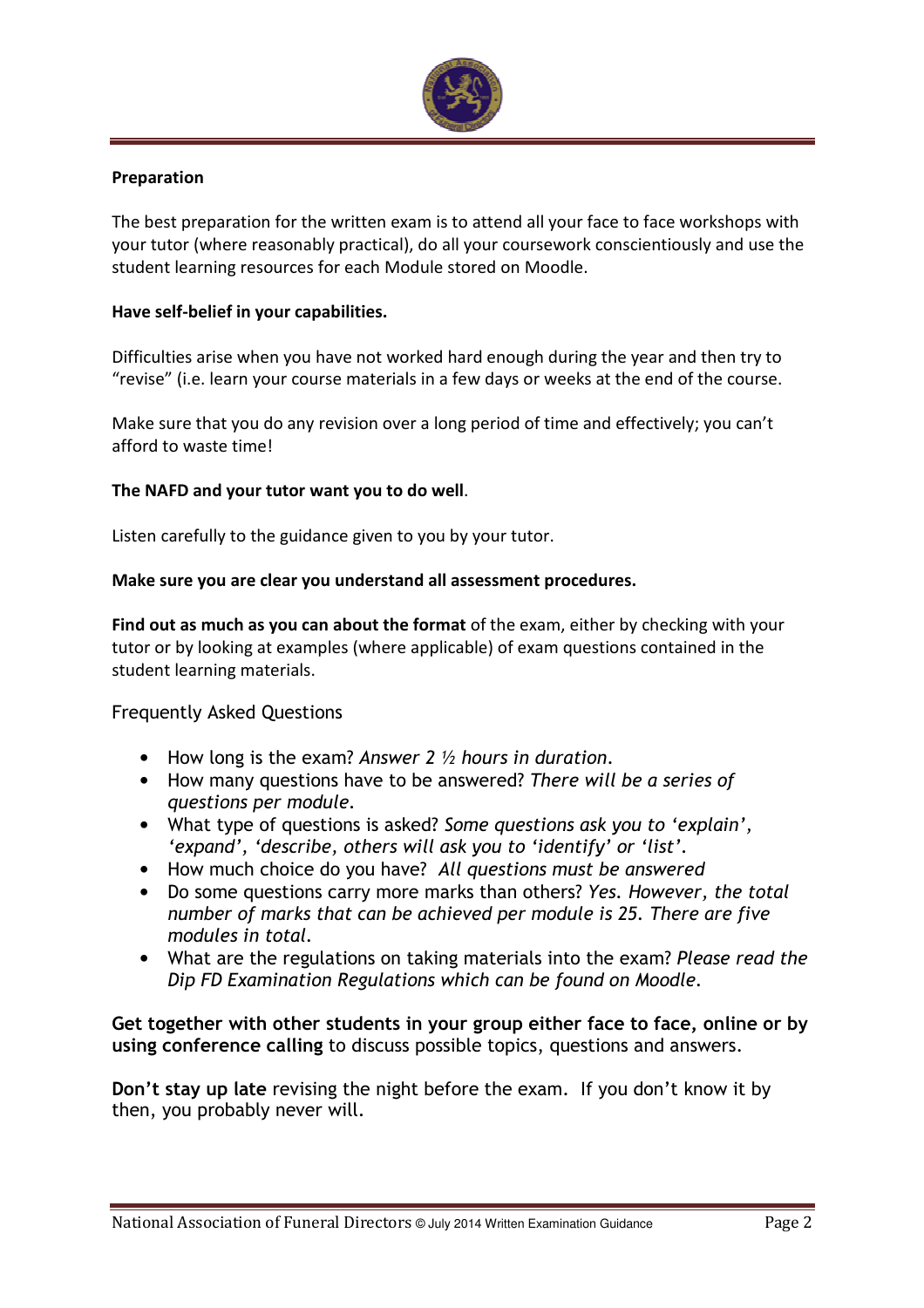

It is much better to have an early night so you are fresh in the morning. On the actual exam day, you should make sure you arrive in plenty of time and have a good supply of pens, pencils etc.

Check the examination regulations, and make sure that mobile phone is switched off!

#### During the examination

Don't start writing straight away! You are given time before the exam to read through the paper, make sure you use this time effectively- don't panic.

Important

Always check:-

- the examination instructions. Read them carefully.

- the questions. Scan for questions you feel more confident with. Maybe jot down a few initial thoughts to help you make the final decision on which ones to answer first. Don't just focus on the main topic – pay attention to all the questions as all carry marks and the examiners want to see that you have made an attempt at all the questions. However, if you simply don't know the answer – it's fine to write down that you don't know rather than waste time on waffle.

Think about what the question is actually asking you to do - carefully. You must answer the actual question set. It's a very common mistake to zoom in on the general topic and start writing everything you know about it or to start answering another related question. Spend time looking very closely at the question:

- what's the instruction? (list? describe? explain? outline?) – if the question asks you to describe a situation, then describe it. Listing or using bullet points is not always acceptable.

- what aspects of the topic are you being asked to consider? (dates? places? people? Documents? Laws? Procedures? other key words?)

- how many sections are there in the question? A 'question' may often in fact be two or three questions.

### Understanding the Questions

Work out the structure of your answer. Don't panic if you see everyone around you writing away; a well-structured answer will usually get higher marks, and if you are unable to finish